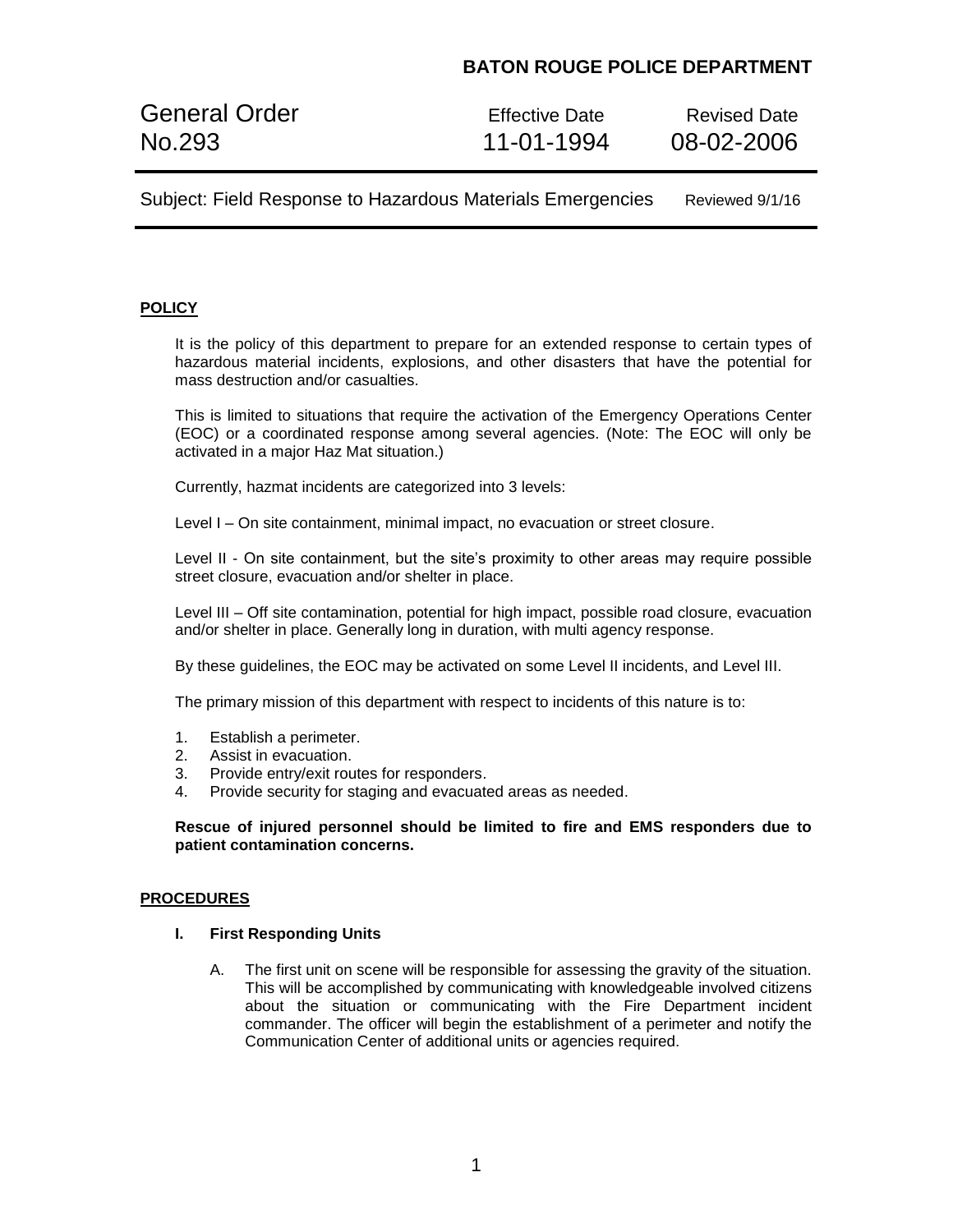# **BATON ROUGE POLICE DEPARTMENT**

General Order **Effective Date** Revised Date No.293 11-01-1994 08-02-2006

Subject: Field Response to Hazardous Materials Emergencies Reviewed 9/1/16

- B. The use of the DOT Emergency Response guidebook should be used as an aid in identifying placard and pertinent information.
- C. Immediate notifications should include:
	- 1. B.R.F.D. Haz Mat call out.
	- 2. B.R.P.D. Explosive/Haz Mat call out.
	- 3. EMS, as needed.
- D. The following specific information will be required by the communication center as soon as possible:
	- 1. The type of event (explosion, chemical spill, etc.).
	- 2. The extent of damage and/or injuries.
	- 3. The location or approximate confined area of the event.
	- 4. Identification of chemical involved (if possible).
- E. Additional responsibilities of the first officer(s) on the scene will include:
	- 1. Establishing a command post site upwind/uphill from the affected area.
	- 2. Stopping all traffic into the area.
- F. The first officer on the scene will assume command and begin the deployment of additional police units as necessary. This officer will be in command until relieved by a field supervisor or senior officer.
- G. The above are general guidelines to follow that are necessary to begin a coordinated effort to bring an incident under control.

### **II. First Field Supervisor on the Scene/Scene Objectives**

- A. Haz Mat incidents will require that a field supervisor will be dispatched. The first supervisor on the scene will immediately relieve the officer in command and continue the deployment of police personnel to control the situation. The primary concern at this time will be to:
	- 1. Continue to update Communications as to the extent of damage and area affected.
	- 2. Facilitate the arrival and deployment of other emergency services.
	- 3. If an evacuation is ordered, facilitate the evacuation.
	- 4. Re-evaluate the initial steps previously taken.

## **III. B.R.P.D. Explosive Unit**

A. The Explosive/Hazmat representative who arrives on the scene will assume a joint command with the field supervisor.